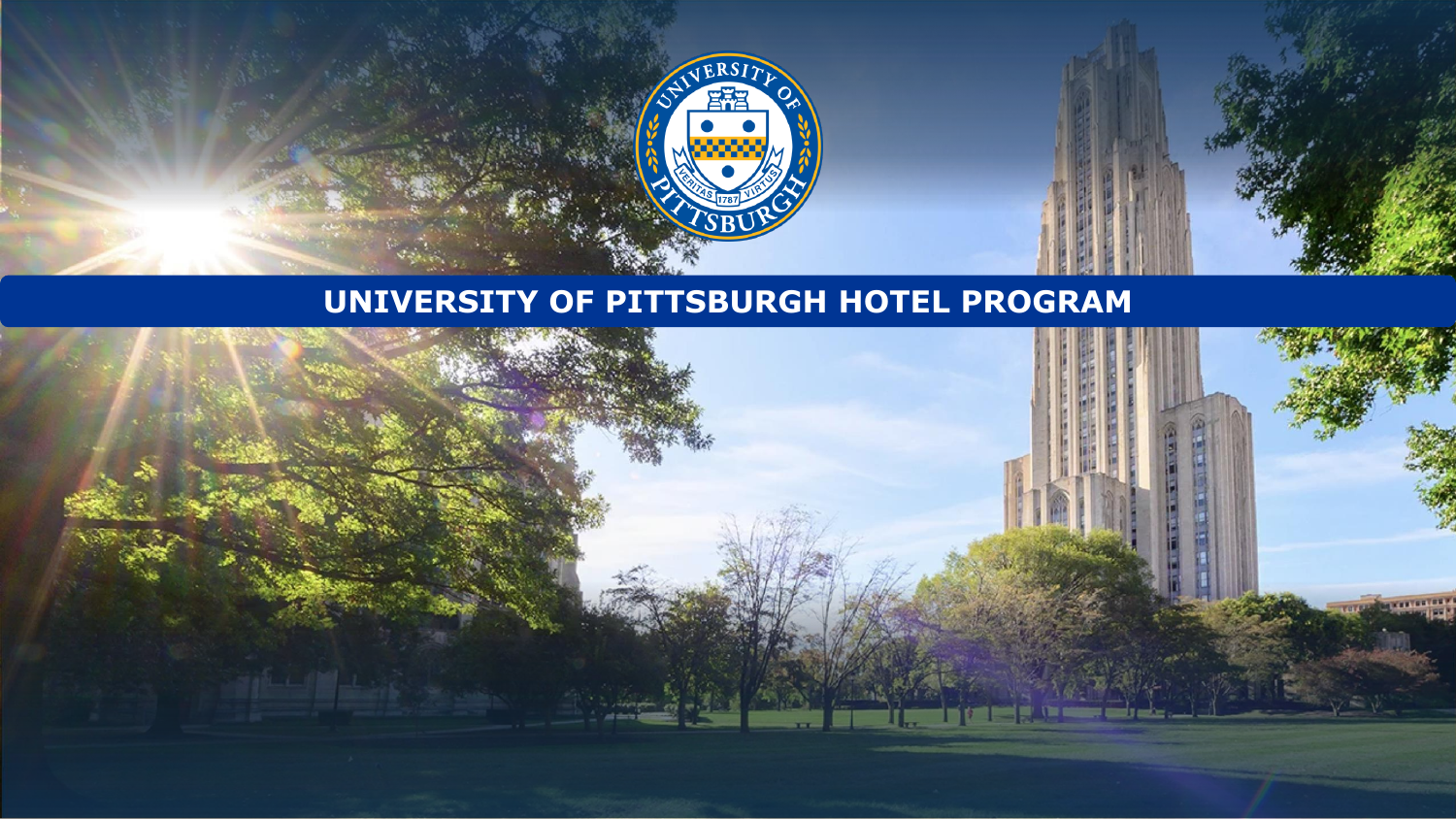

# **Important**

- The presentation will be recorded. All Zoom participants will receive an email with a link to the recording. The recording will also be available on the Purchase, Pay & Travel website following the session.
- All participants are automatically muted on Zoom to avoid any background noise throughout the presentation.
- Enter any questions into the chat feature of Zoom throughout the presentation.

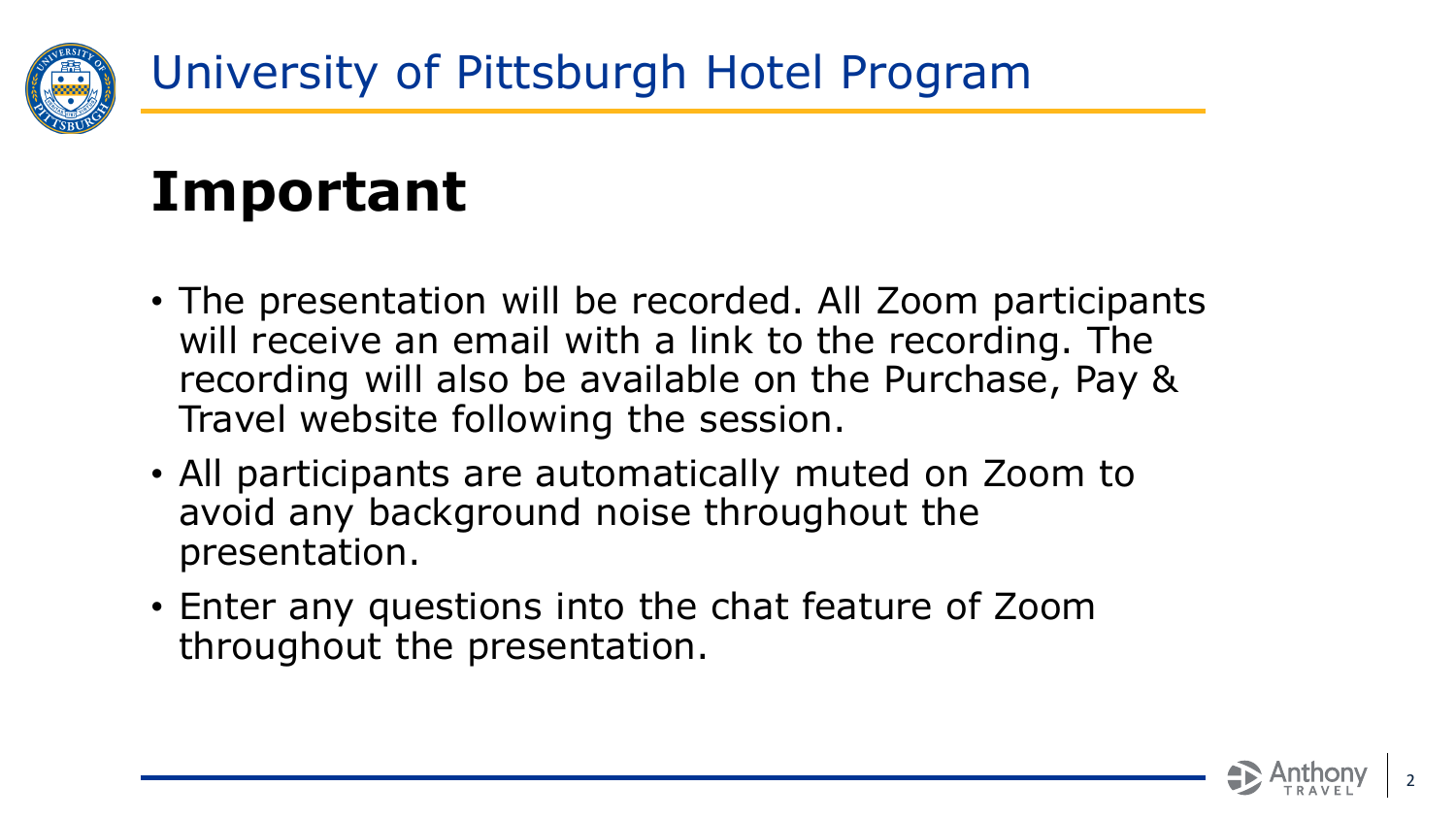

#### **If you qualify for any of the following below you will work through the Hotel Program:**

- 1. You need a block of 10 or more sleeping rooms per night at a hotel
- 2. You need meeting space at a hotel
- 3. You need a combination of both 10+ sleeping rooms per night and meeting space at a hotel
- The first step is to fill out the Hotel Room Block and Hotel Conference/Meeting Space Request form in **PantherExpress.\***
	- \* Process will change beginning May 1<sup>st</sup>, 2022, submit a Contract Request within the PantherExpress System with the contact type selected as "Conference & Event- Hotel (Room Block/Conf Space)".
- Once form has been submitted, Allison Jones will reach out to provided to confirm information and/or request additional information for this event.
- Please do not secure/hotel sleeping rooms, hotel meeting space or discuss rates prior to working with Allison. Working through the hotel program, allows us to source the right hotel for your needs. Always remember to list properties you wish to consider.

#### **Feel free to reach out to me directly, for any hotel questions or needs [allisonjones@anthonytravel.com](mailto:allisonjones@anthonytravel.com)**

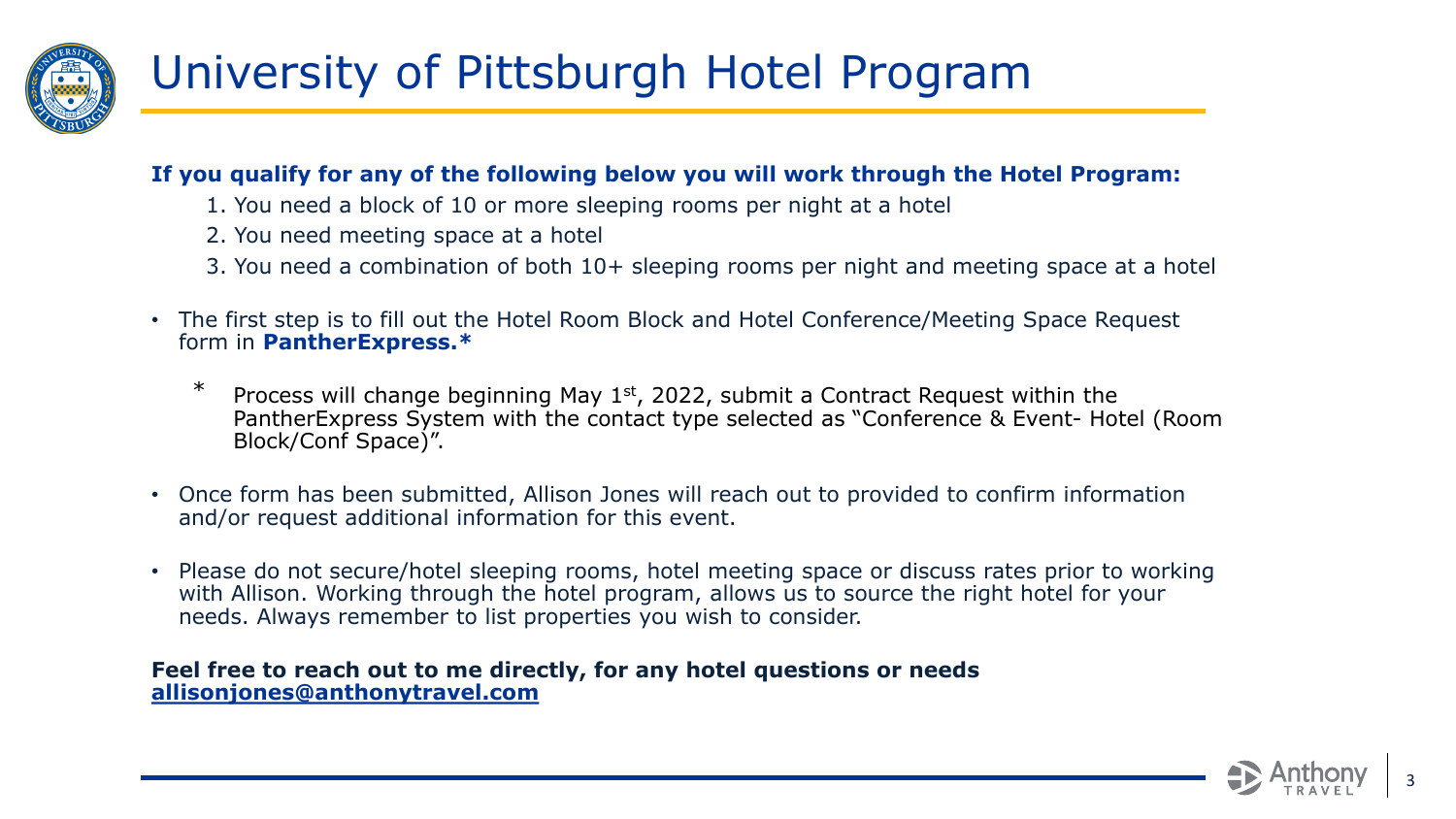

### **Hotel Program Process Timeline**



**The University of Pittsburgh requires submission of hotel needs at least 14 days prior to the start of the group room block and/or meeting space**



4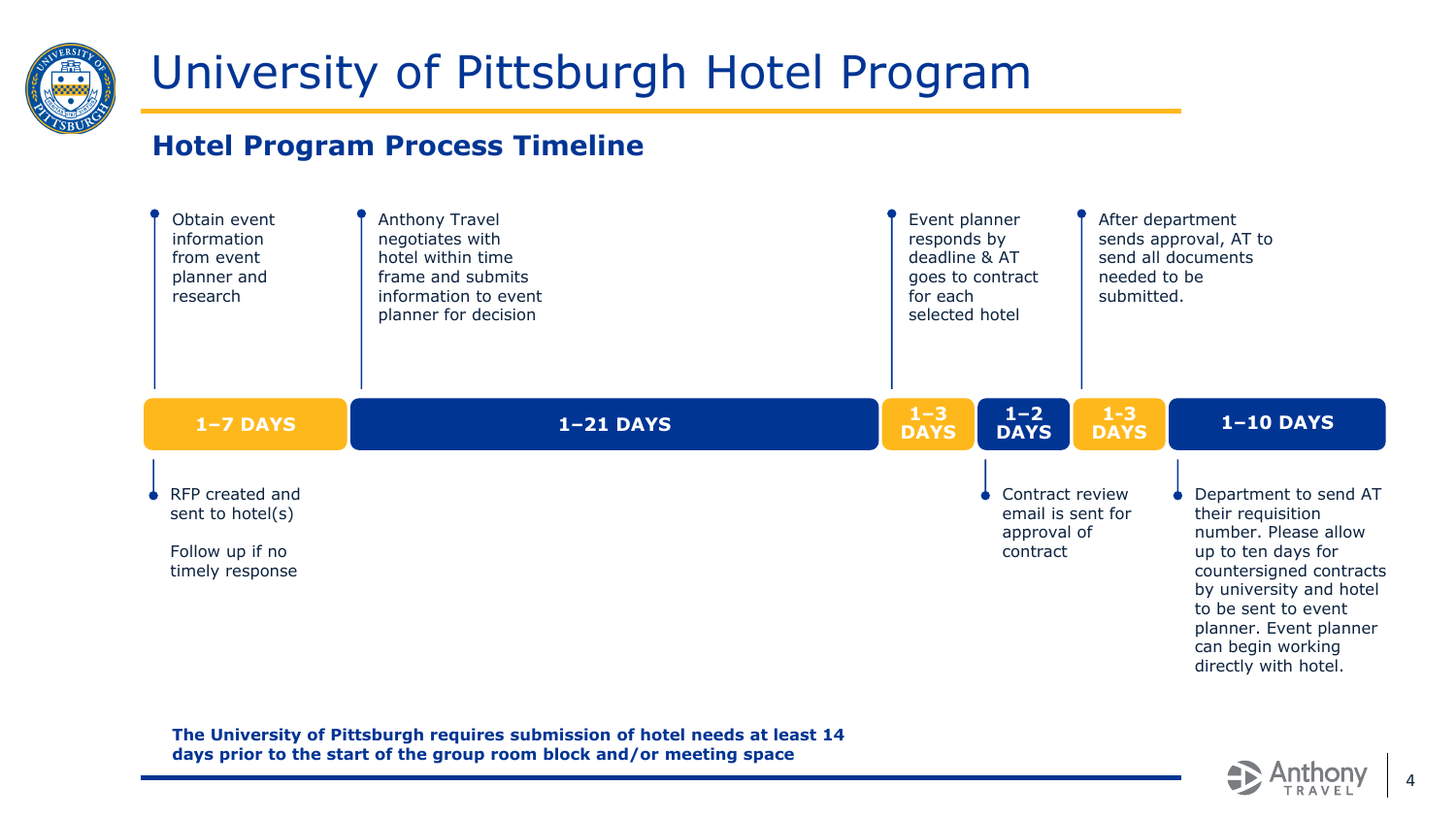

### **FAQ**



**Q** What is the University of Pittsburgh Hotel Program?

**It's a managed program offered by Anthony Travel providing assistance to University event planners when contracting for the use of hotel conference facilities and sleeping rooms. This program provides the most competitive rates for both group and transient business for local and national hotels.**



**A**

#### **Q** What are the benefits of having the Hotel Program?

**Assistance with contract negotiations for hotel meeting space and sleeping rooms from an industry professional; Sourcing assistance (locating the hotel that best suits event needs); Competitive rates by leveraging hotel relationships and spend from national travel agency; Less risk in agreements (attrition, cancellation, early departure fees)**



**All contracts with a hotel, whether for event space or sleeping rooms, will go through the University of Pittsburgh Hotel Program when the University is the organization responsible for the contract and financially responsible.**



**A**

#### **Q** Who should I contact when I have a request?

**Please complete the Contract Request within the PantherExpress System with the contract type selected as "Conference & Event- Hotel (Room Block/Conf Space)" or contact Anthony Travel's Hotel Program Manager.**



**Q** How far in advance should I reach out to book a hotel for an event?

**The further out from a program date we can begin the process, the better for securing favorable rates and availability.**



What does "sourcing a hotel" mean?

**Sourcing is the act of sending a Request for Pricing and soliciting a response from a hotel.**

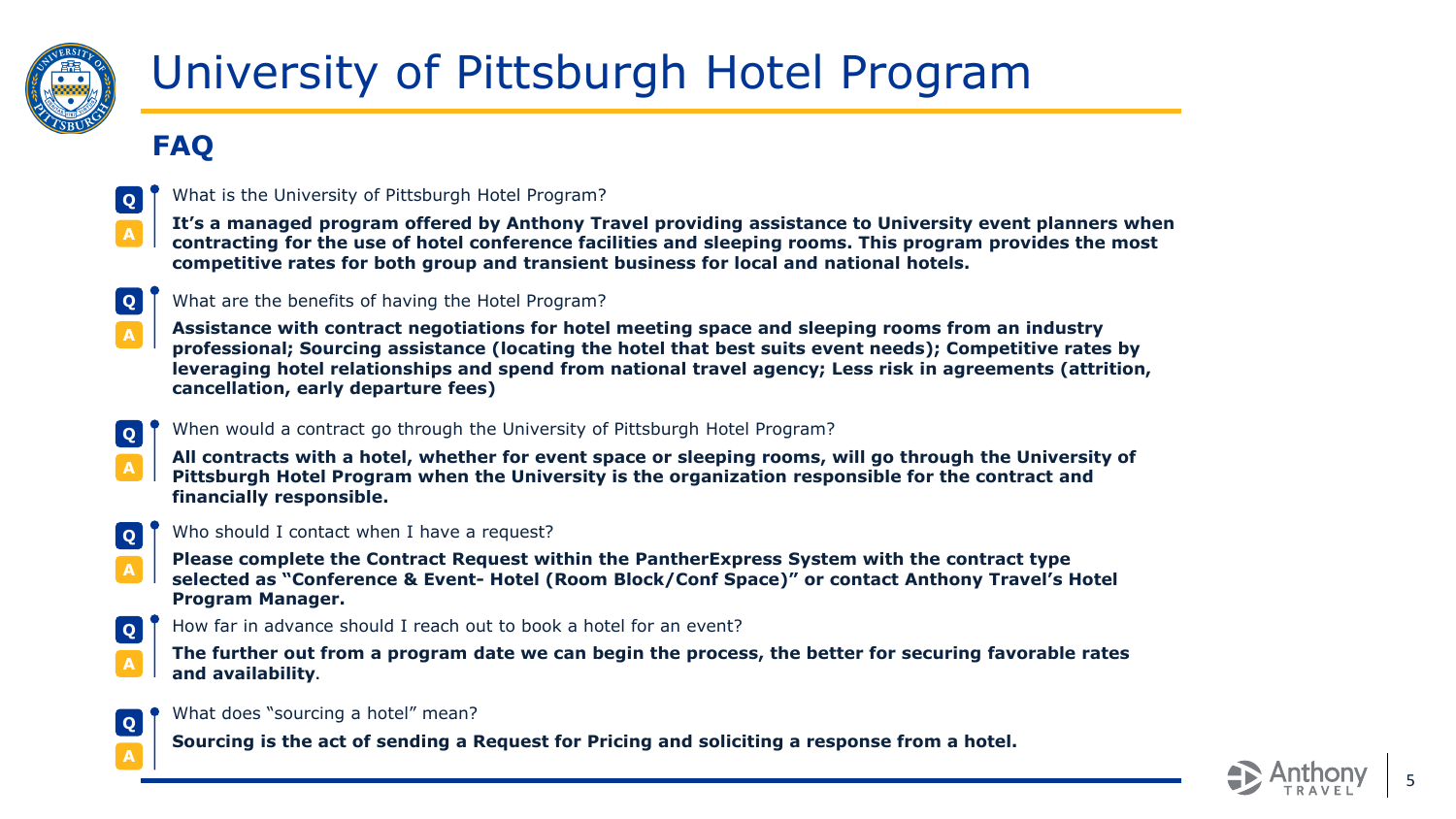

### **FAQ**



What information do you need in order to secure the hotel?

**Complete the Contract Request within PantherExpress System with the contract type selected as "Conference & Event- Hotel (Room Block/Conf Space)". Include any specific hotels you would like to include in the sourcing process and as much information as you can. Once the request is submitted, the Hotel Program Manager will contact the Department Event Planner with any additional questions and to ensure all requirements are completed. To source the hotel(s) we need approval from the travel approver (an email stating the spend has been approved) before signing any contract.**



#### **Q** What is the difference between group blocks and [individual bookings](https://www.ppt.pitt.edu/travel-expenses/local-hotels)?

**Group blocks are ten or more rooms per night. Should you have a need for fewer than ten, we can still assist as we have negotiated rates at several hotels that we can offer to those that don't qualify as a group. Please click the link above to review the hotels in the program.** 



Are Departments able to sign their own hotel agreements?

**No. All agreements need to be initiated by the Hotel Program Manager and signed through the PantherExpress system and Purchasing Services.**



#### How is the program different from past processes?

**In the past, you contacted the venue directly. Now you will contact the Hotel Program Manager for them to source and negotiate the contract on your behalf. This includes all previous Signature Venues as those negotiated template agreements for use at \$10,000 or less are not longer available.** 



How do I book a non-hotel venue?

**The process for non-hotel venues will continue through the current process in place with Purchasing Services.**